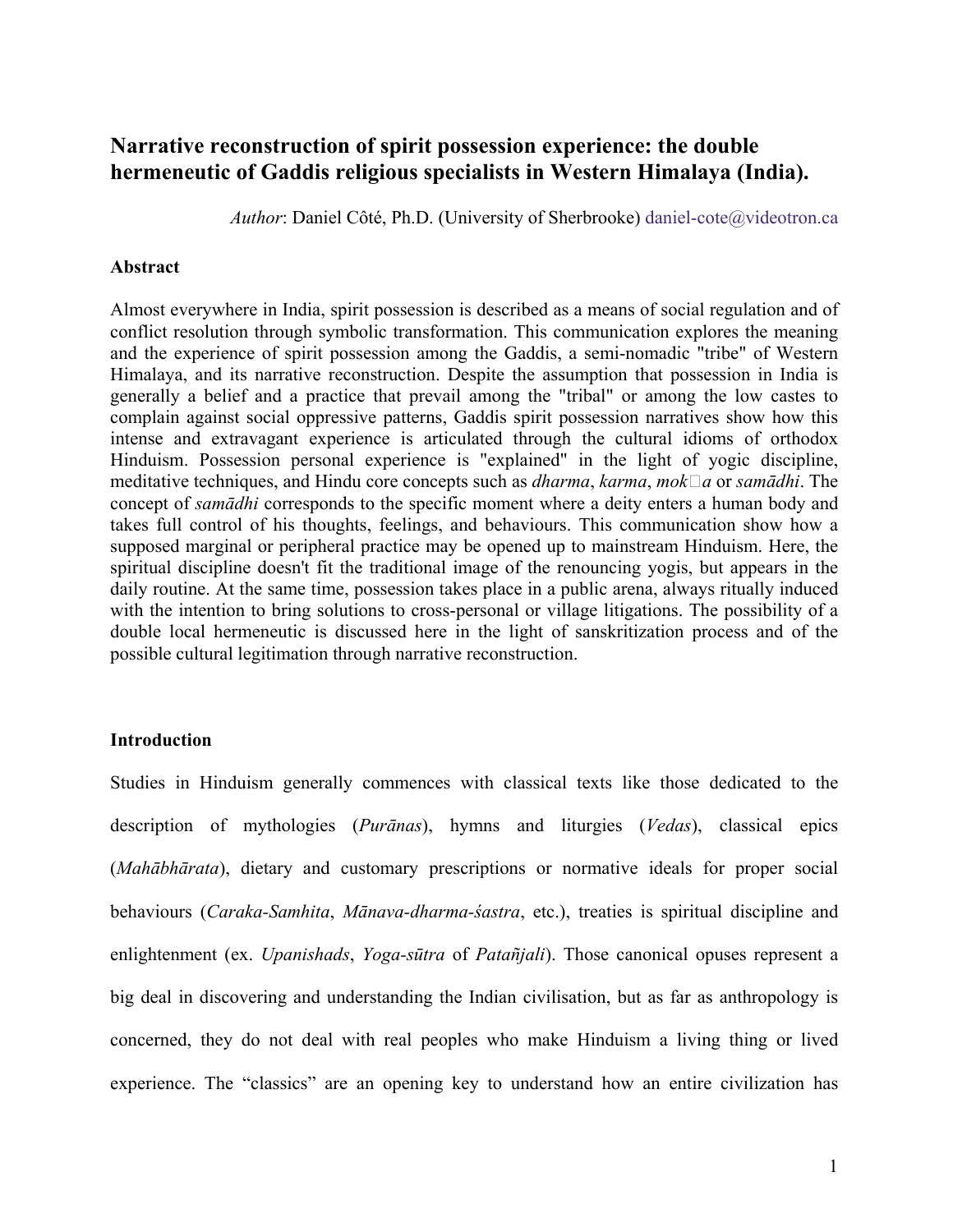evolved through the ages and how Hinduism shapes the contemporary Indian subcontinent<sup>1</sup>. Understanding social processes and current religious patterns needs another kind of investigations which carry us into the representational and life-world of those who make India to-day. Studies in religious experiences and mysticism are an example of a shift from classical literature, also called indianism or orientalism, to day-to-day living and routine that is the landmark of the traditional anthropological approach to culture and society. Among religious experiences, possession cults appear as interesting phenomena for the reasons that it uncovers many aspects of social processes (Berreman 1979; Carrin 1999a; Diserens 1995; Sax 1991), cross-personal interactions (Assayag, et al. 1999; Berti 2001; Vidal 1987) and personal feelings and affects (Carrin 1999b; Kakar 1978; Leavitt 1996; Peters 1982; Racine, et al. 1999; Waghorne, et al. 1985). This paper describes the personal subjective experience of mediumnic possession among religious specialists of the Gaddis people of the Western Himalaya (Himachal Pradesh, North India). Gaddis religious specialists locally renowned for their ability to perform possession rituals and to reach a state of spiritual achievement associated to the possession or "the coming of the Goddess/God" (h. *Devi-/ Devatā-ānā*). Data and discussion are extracted and adapted from my PhD thesis (Côté 2007).

In general, approaches to spirit possession in the Indian subcontinent belong to one the three following dimensions: 1) Great (Sanskrit) tradition vs small (animist, tribal traditions); 2) psychopathological and 3) sociocultural interpretation. Sociocultural interpretations are manifold: they go toward a sociodynamical analysis of possession, meaning-centered and experience-near approaches, and those interested to find an interface between psychoanalysis and anthropology. The most in vogue approach has aroused from I. M. Lewis' functionalism (Lewis

<u>.</u>

<sup>&</sup>lt;sup>1</sup> General acceptation includes India, Pakistan, Sri Lanka, Bangladesh, Nepal, Bhutan, and Maldives Islands.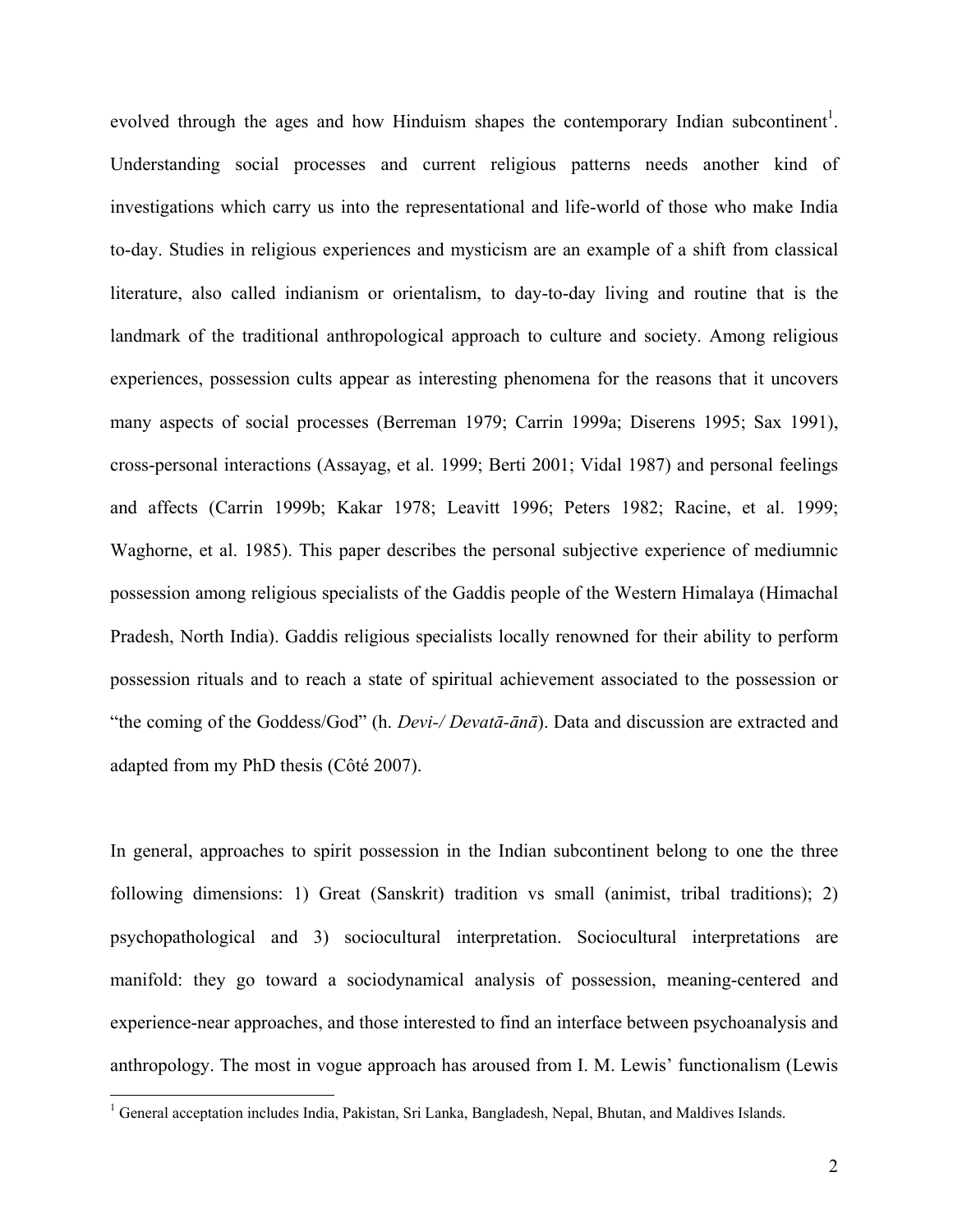1971) that describes possession cults (along with shamanism) as a "religions of the oppressed". This general position has provided insight for its adaptation to the South Asian cultural context by R. L. Jones (1976). Jones reported that possession rituals in South Asia are merely practiced among the lower castes populations. Therefore, possession came to be seen as a means of transcending social hierarchies and oppression through symbolic transformation. This explanatory model provides an explanation of the prevalence of women in possession cults in the various contexts of structural patriarchy (Sax 1991). Theories in the socio-dynamical aspects of possession entail the conflicting villager's relations, work relations conflicts and their resolution (Vidal 1987). Some other approaches look at personal experience of illness, emotional distress and the reaction toward social change and modernity (Arthur, et al. 2002; Carrin 1999a; Leavitt 1996). Some parallels were made between the possession mechanism and western psychological concepts of dissociation, hysteria or projection as a possible "neurotic" defence against uncontrollable situations (Carrin 1999b; Castillo 1994; Freeman, et al. 1999; Mayaram, et al. 1999). The rise of "tension" as a replacement for "possession" has also been explored (Halliburton 2005). Noticeably, Obeyesekere's Medusa's Hair (1981) and The Work of Culture (1990), and also Kakar's Shamans, Mystics and Doctors (1982) laid the foundations for a psycho-analytical anthropology sensitive to life trajectory of people experiencing or having experienced possessions. Contrary to traditional psychological reading of possession putting it in the realm of psychopathology (Harper 1963), Obeyesekere and Kakar try to elucidate the inner psychological process by which adepts of possession come to experience such a state of being or feeling. More specific to Obeyesekere's position, the focus is put toward the appropriation of public symbols by the individuals and the way they come to articulate an intimate meaning out of its collectively shared meaning or public acceptance in order to give rise to a personal religious experience. Through that kind of experience, a kind of destabilization may arise and ultimately, a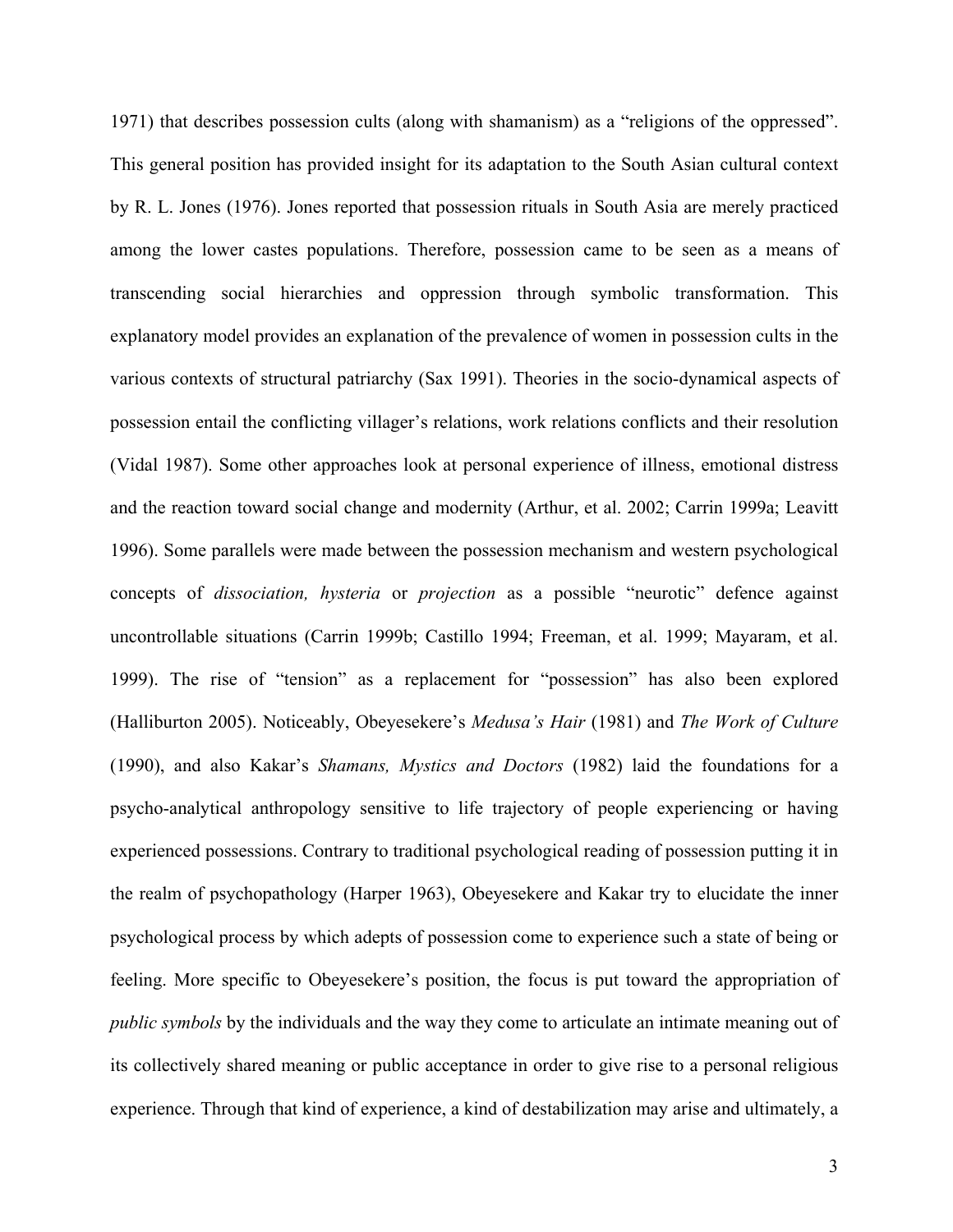redefinition of personal identity *via* the appropriation of a cultural idiom (Obeyesekere 1981) understandable and accessible to all. As a liminal experience (Turner 1970), possession contributes to create a space that facilitate emotions to emerge (ex. devotion, enthusiasm, affection, ecstasy, etc.). Here, complete emotional engagement is prerequisite to ritual effectiveness and the vector to intra-psychic drives or repression (Juillerat 2001). Reading possession as a kind of appropriation of cultural symbols also means that embodied or enacted emotional display are in a certain way predictable because of its culturally shaped pattern. Possession moves peoples deeply, stir them out, and caught them out by its intensity and spectacular display, even in its stereotypical setting. Intense and deep emotions are culturally shared, and so, even if they attain their very climax in the possessed himself. Possession allows for emotional renewal or updating at each ritual moment and is necessary for the creation of a common sentimentality and its tuning in terms of religious emotion (Leavitt 1996).

Despite the theoretical elaboration of religious emotions, studies in personal meaning and experience of possession are scarce. Experience is sometimes related to the language of the gods when possession arises out of a villagers' conflicts (Berti 1999; Leavitt 1985) and personal narrative reconstruction of such an experience is rarely taken into consideration. A personal narrative may be defined as a self-conscious discourse on a particular subject, a reconstitution or retrospective articulation of a given experience. Lived experience of possession is hard to obtain from a reflective perspective, and even its emotional correlates are problematic when considering the level of conscious or unconscious apprehension. Experience may also be understood in the broad sense of emotional, sensorial, cognitive and enacted dimensions (Kleinman 1988: 4). Assessment of emotional and sensorial experiences in possession mostly depends upon discursive performance when adepts of possession are questioned about it. So, it becomes a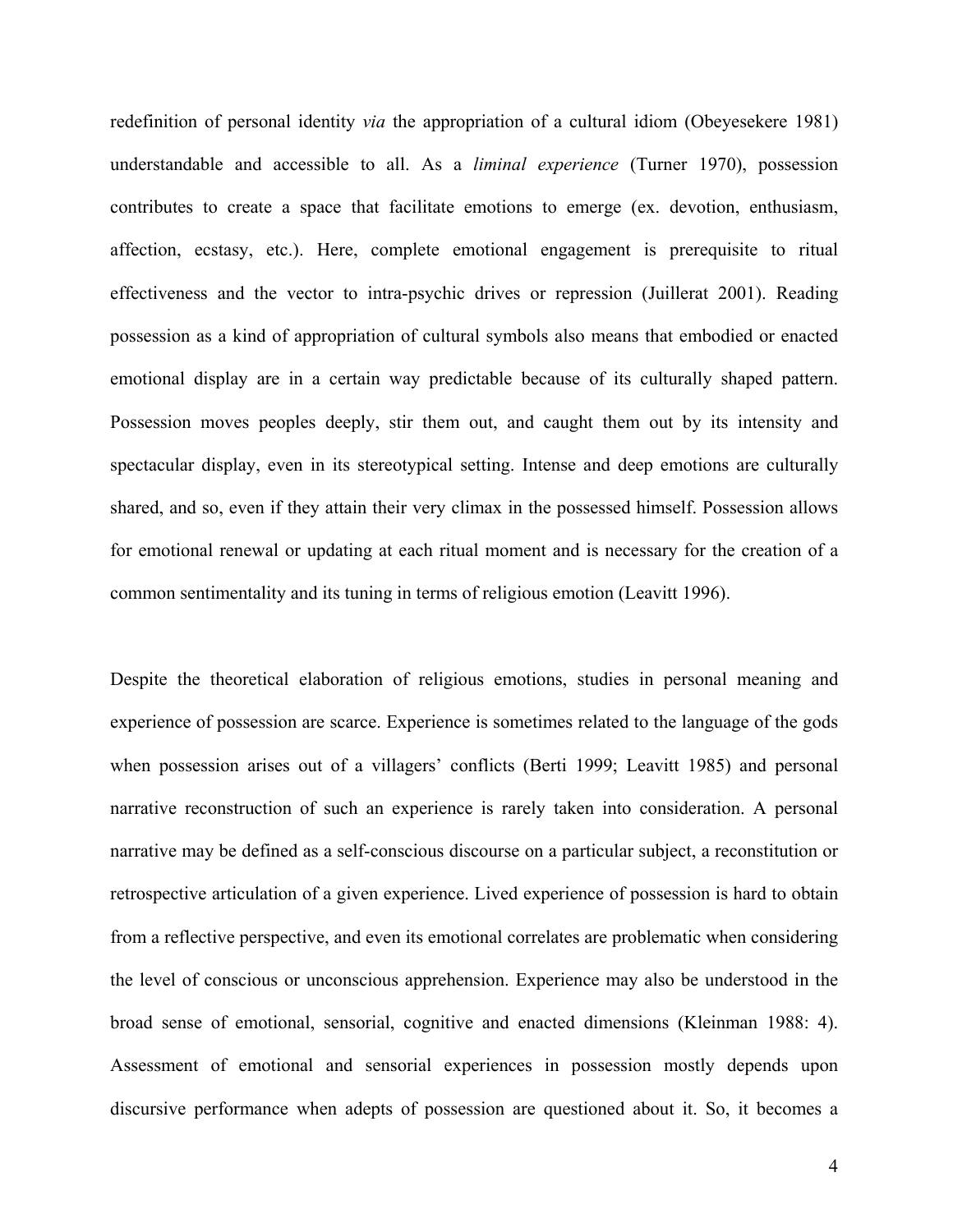cognitive and retrospective look upon it, when trance possession often imply partial or complete amnesia (Bourguignon 1976; Heusch 1971; Lewis 1971; Rouget 1980). This is one reason why I was interested in getting personal narrative accounts of possession experience to understand how religious specialist or "mediums" make sense of their own possession experience. Not rejecting socio-dynamical approaches, I paid attention to the caste they belong to and the language by which they articulate their experience. At first sight, possession was not at all an exclusive pattern for lower castes protest as half of my informants came from the Brahman upper castes.

### The Gaddis "religious specialists"

At first sight, the presence of Brahmans as adepts of possession rituals shook the socio-political assertion that possession was a belief and a practice of lower castes or subordinated groups (Jones 1976), a reminisce of "animists" or "pre-Hindu" beliefs (Bhasin 1988). Gaddis social structure consists of Brahmins and Rajput registered as Scheduled Tribes, and of Reharas, Sipis and Halis registered as Scheduled Castes (see figure below). In its matrimonial application, Gaddis refers to endogamous upper middle castes (Rajputs and Khatris, Thakurs, Ranas, and Rathis correlates), but in the everyday life everybody in the area may call himself a Gaddi on the basis of his linguistic affiliation and agro-pastoral way of life. Most of the possessed come whether from Brahmans or Sipis castes i.e. from both extremes of the social hierarchy and both castes employ a highly sanskritic language when referring to their experience, explaining it in the terms of the achievement of spiritual power (Siddhi).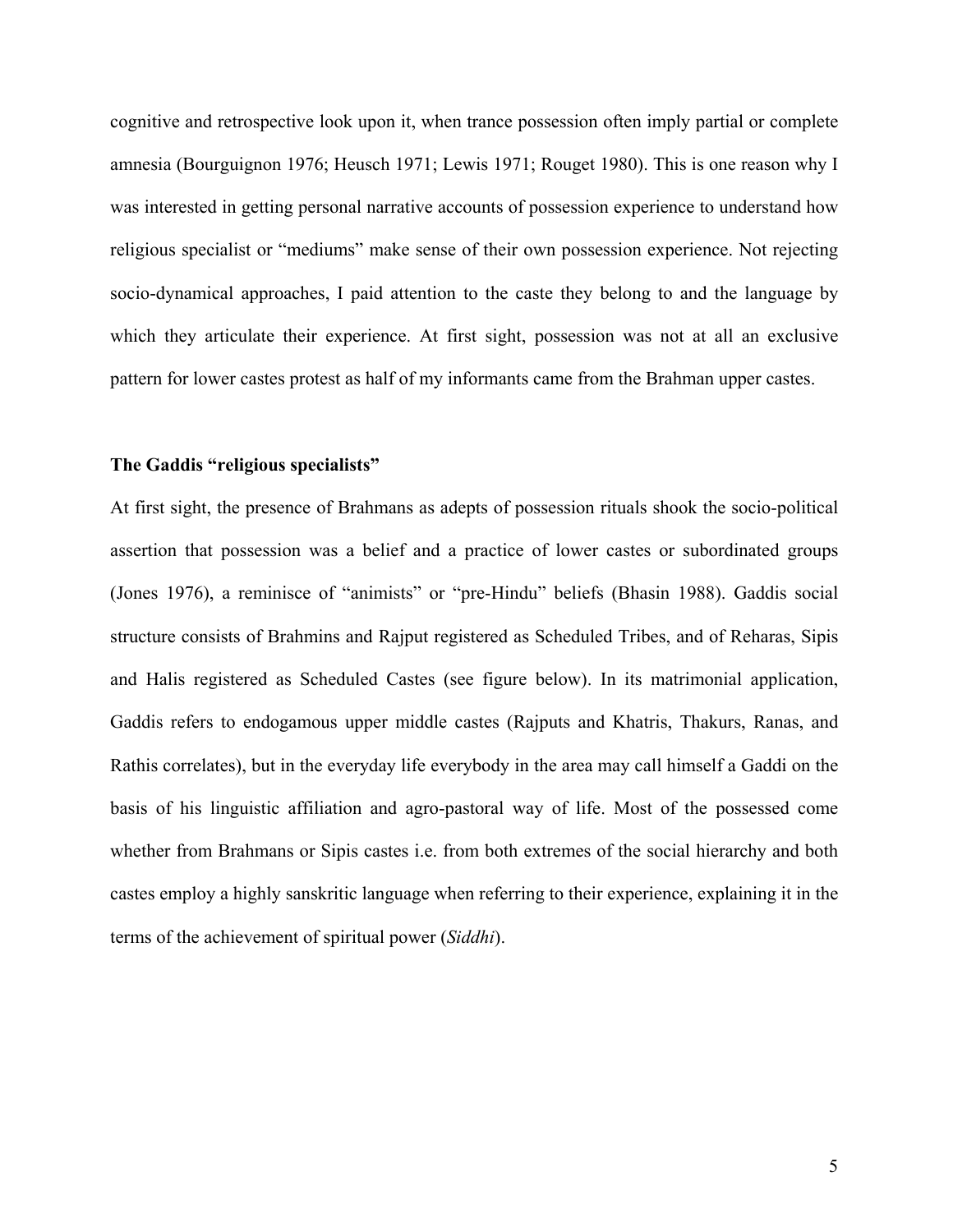



According to them, the arisal of "trance" corresponds to the yogic state of bliss and contemplation called sam $\bar{a}$ dhi; the attainment of "illumination" is referred to as  $m \circ k \Box a$ ; and one the main preparatory steps leading to possession (here called as Devi-ana or Devata-ana) consists in 4 of Ashatanga-Yoga procedures as described by Patanjali between 300 B.C. to 300 A.D.: mental purification (niyama), breath control (pranayama), concentration (dharana), meditation (*dhyana*); visualization of the Goddess or of a Deity is referred to as *darsan*. Generally speaking, The Goddess, which is considered the embodiment of Shakti "comes" in the form of local female deities: Bharmani, Banni, Lakshana, Chamunda, etc. and are all called upon as the Divine Mother. At some occasions, Shiva himself "comes" to possess a devotee. All devotees who get the ability to become possessed by Shiva, the Mother or any other local deities are referred to as Cela (h. Celā, pronounce Tche-la). Historically, it seem that the lower castes Sipis were more often adepts of spirit possession than any other caste and that their "profession" was even more prestigious than the sacerdotal and priesthood function inherent to the Brahmans (Bhasin 1988; Chowhan 1952; Newell 1955; Newell 1987; Verma 1996). As a pioneering work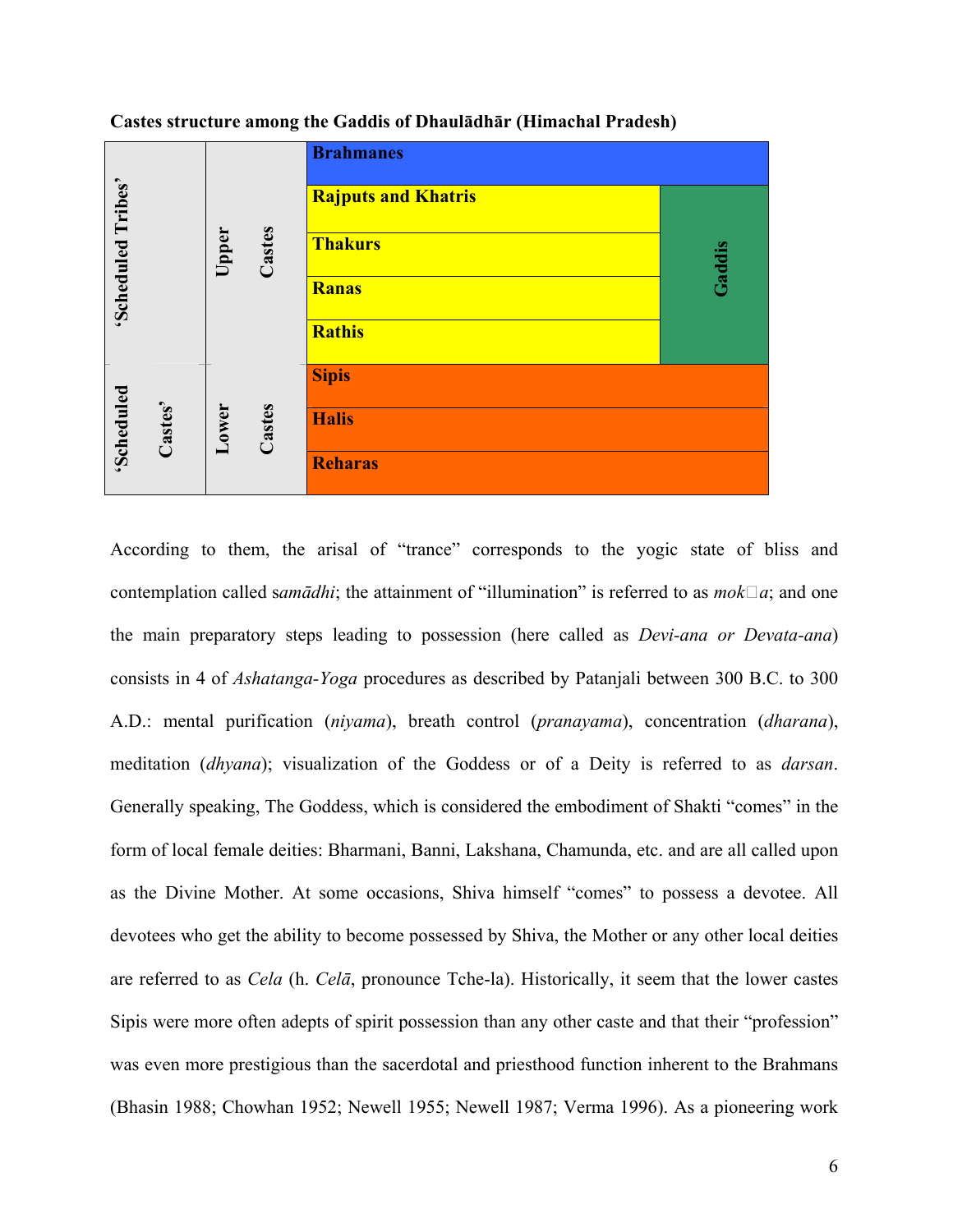in Gaddis ethnography, Newell argued (1987) that the Brahmins had no choice but to adapt to local folk religion to make sure the get the respect from the so-called "tribals"<sup>2</sup> and to set their authority as acknowledged elsewhere in India. This challenges the process of sanskritization (Dumont 1986; Srinivas 1986) defined as a movement upward that consists for lower castes in emulating customs, ritual practices, food forbiddances and purity beliefs of the Brahmins in order to increase his own ritual status. Marriott (1976) in a crusade against this unilateral process advocated for a parochialisation referring to the reverse downward movement consisting in adopting religious beliefs and ritual practices that are prevalent among lower castes. Leavitt (1992) used the expression of "cultural holism" to describe this double movement downward / upward and reflects the social dynamics inherent to the ritual processes as well as in the making of Gaddi cultural identity.

#### Conditions for the « coming » of a deity.

The "coming of a deity" is termed as *Devī-/ Devatā-ānā* by the adepts and villagers in general. It is a mediumnic type of possession. Its public display generally also includes an interrogation session called *deopuccha* (pucchna, to ask) and an ecstatic kind of rapture called *pauna* (in gaddi dialect) or *kampan* (in hindi) which literally refers to trembling. At that moment, state of consciousness is called behośa (h.); it means that the adept of possession masters neither his body nor soul. It is a state of consciousness which is characterized by a higher pain threshold, increased or decreased body temperature, higher breathing, depersonalization of emotion and other affects related to usual human relations, and sometimes, non consciousness. Most of my consultants described a phase where they don't control anything and that, for the purpose of

<sup>&</sup>lt;sup>2</sup> Most authors in Gaddi religion and history assume the underlying idea that low castes people in Chamba, among who the Sipis, Halis and Reharas, originate from aboriginal peoples who inhabited this hilly area before the rise of Rajput States.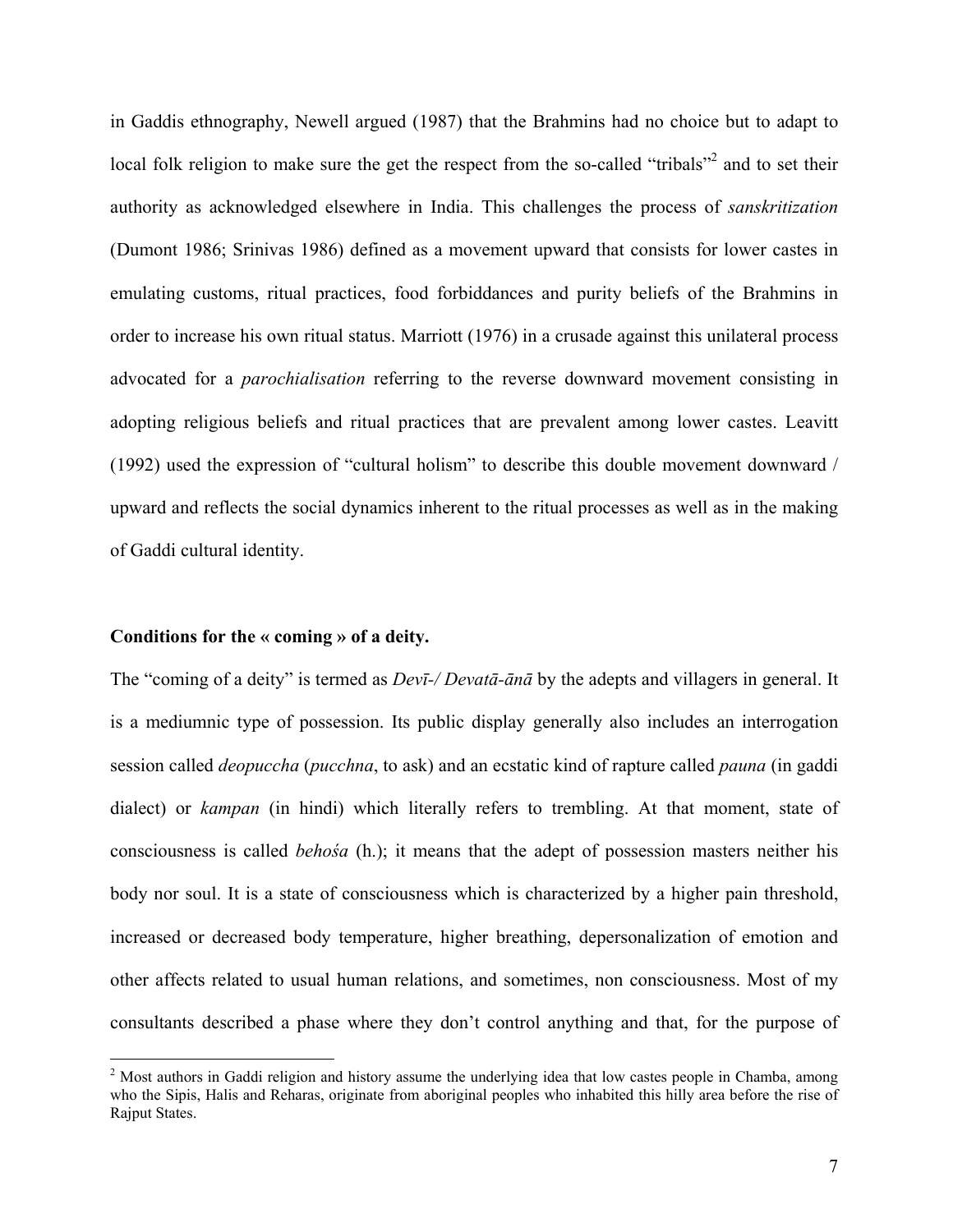fulfilling a deity's will, the give their body in offering (h.  $\hat{S}arir-k\bar{a}-bali-den\bar{a}$ ). All this ritual phase correspond to a set of explicit or visual manifestations intervening during a mediumnic possession.



©Richard Axelby ©Richard Axelby On the left, a Celā possessed by the divinity Banni ( a local devtā believed to be an incarnation of Kālī); on the right, a Celā from Chattra $\Box$ ī, valley of  $\Box$ hundā, near Brahmaur in Chamba district.

Ritually purified and serene, the adept of possession can therefore enter the public phase of the ceremony and to offer his body. This spiritual and inner constituent is also referred to as a "divine fusion" where individual soul (h.  $\bar{a}$ tma) is merged to that of a Goddess or Deity. In tantric, as well as in upanishadic literature, this fusion into supra-consciousness (Bhattacharya 1999; Mishra 1999) is defined as a supreme realization in asceticism. Among Gaddis religious specialists, this fusion is called *dharmik-sambandha* (h. *sambandha*, connection) and is, in practice, associated with the state of samādhi (h. inner bliss, profound meditation with senses restrained, a state of trance) (Gaborieau 1975; McGregor 2006; Padoux 1999). Devī-ānā is not a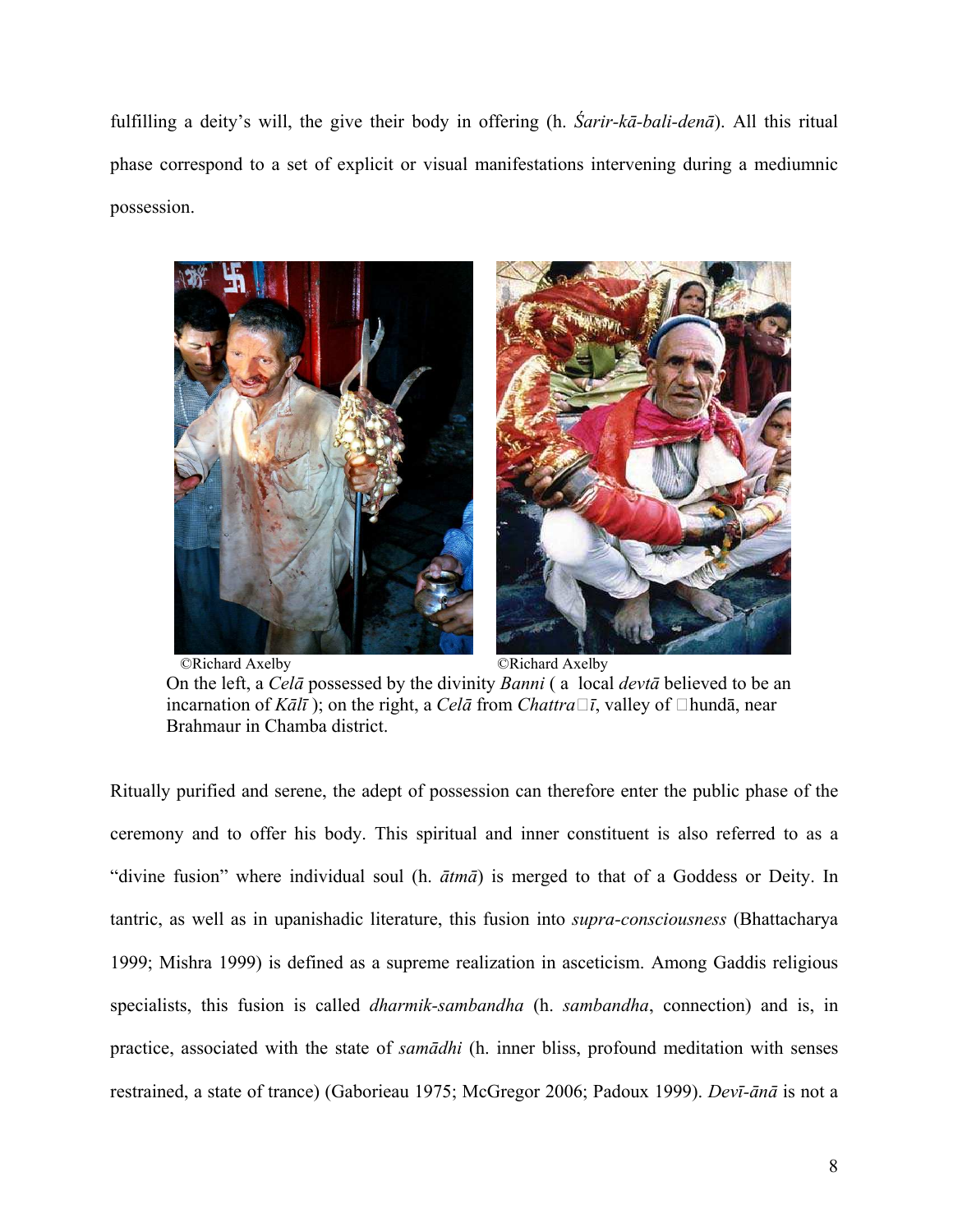spontaneous state. It requires a ritual and mental preparation. If the Cela has to observe a certain spiritual rigour, he or she reach the ultimate state of *samādhi*, or mystic exaltation only through a ritual display, induced by music, religious chants, mantras, incense burning and oil poured into ritual fire (h. yajña-kunda, fire-pit) , visual stimulation such as a Shiva-linga (h. linga, in which form *Śiva* is worshipped), astrological diagram (S. *yantra*). Ritual fire may be looked after by an assistant or by the Brahmin priest attached to the shrine or temple where possession takes place. Usually another adept pour water onto the possessed body. Yogic discipline appears as a condition to the possession, the coming of a deity and comprises technical aspects for realizing it. However, the coming of a deity is never taken for granted by the Celā.

A Celā can master different techniques of meditation, but the ultimate state of samādhi associated with the fusion with a deity leaves them without power. This is kind of challenging classical anthropological typologies of possession regarding voluntary or involuntary induced possession. Samādhi cannot be assimilated to control over possession; on the contrary, samādhi allows to "organize" or to "propitiate" the coming of a deity and its concomitant "divine fusion", representing in the Gaddis religious system the ultimate or absolute reality (S. Brahman). Possession is perceived as spontaneous and uncontrolled, submitted to the Mother's vague desire and impulse while such a possession is the object of a complex, rigorous mental and ritual preparation from adepts of possession. In generally the Celā observes a strict and rigorous spiritual discipline in parallel to the more formal and institutionalized conditions for the possession and for its ritual display. In revenge, some life habits seem to be linked to the form in which the Goddess comes. Positive or negative value inherent to alimentary choices in the possession cults is not necessarily prior to any possession experience; it is the form (h. rūpa) taken by the Goddess during the first experience of possession which determine such a value, positive or negative. My personal ethnographic observations as well as commentaries provided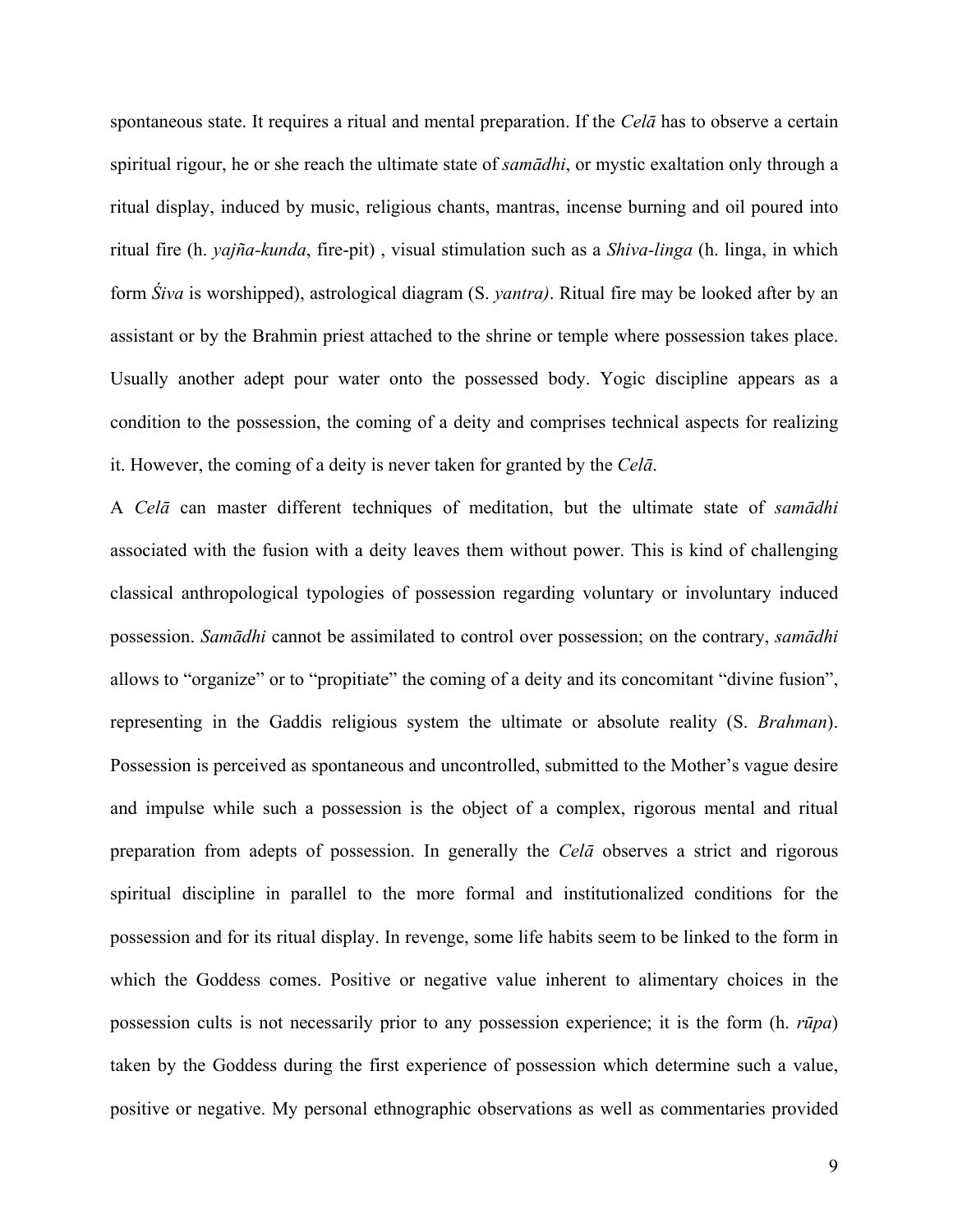by many spirit possession mediums suggest that despite the local belief about the non-control over possession, the Goddess or Mother takes the form  $(r\bar{u}pa)$  of the divinity which is the most appreciated by the devotee, whether she may be Sitalā, Lakshmī, Kālī, Bannī, Brahmānī, Camunda. All of those divinities are fond of non-vegetarian food, and they often ask villagers for goat sacrifices in exchange of protection and care. It can submitted to discussion. Notions of purity and pollution, as we know, are the breeding ground for the ritual hierarchy in the castes system (Dumont 1986), and that the gradation of the castes status as well as the practices of an ascending emulation is dependant upon it (Berreman 1979; Das 1977; Das and Uberoi 1971; Fürer-Haimendorf 1971; Leavitt 1992; Negi 1990; Parry 1979). Moral and ritual virtues of Celā and his ability to enter into contact with the world of the divine are also evaluated in the daily interpersonal interactions. This process is both sided as a Celā as to adjust himself to social trends, as vegetarianism seems to be in the southern slope of the Dhaulādhār mountain range where the Gaddis live as a minority among seemingly more orthodox Hindus. Despite of any caste belonging, a Celā has to observe a certain spiritual discipline. So, the Celā cannot be ritually possessed without first achieving certain conditions. Devī-ānā is the prerogative of the peoples having some moral and spiritual virtues, in accordance with dharma. Having a pure mind, being peaceful, and having come into being under an auspicious sign (skt. Rasī) are associated with having some special powers. Being concerned with others' well-being is also a prerequisite to unite with *Śakti*. Questions of purity and concentration are recurrent themes in the Celā's discourse. That illustrates the assumed importance of those basic religious notions in daily life, and especially the ideology of purity present in each of very dimension of a practicing Hindu. Consuming meat tends to be considered as impure among the more brahmanized or sanscritized sections of the Gaddi society, even if it is not forbidden in its strict sense because meat remains a kind of external sign of material wealth.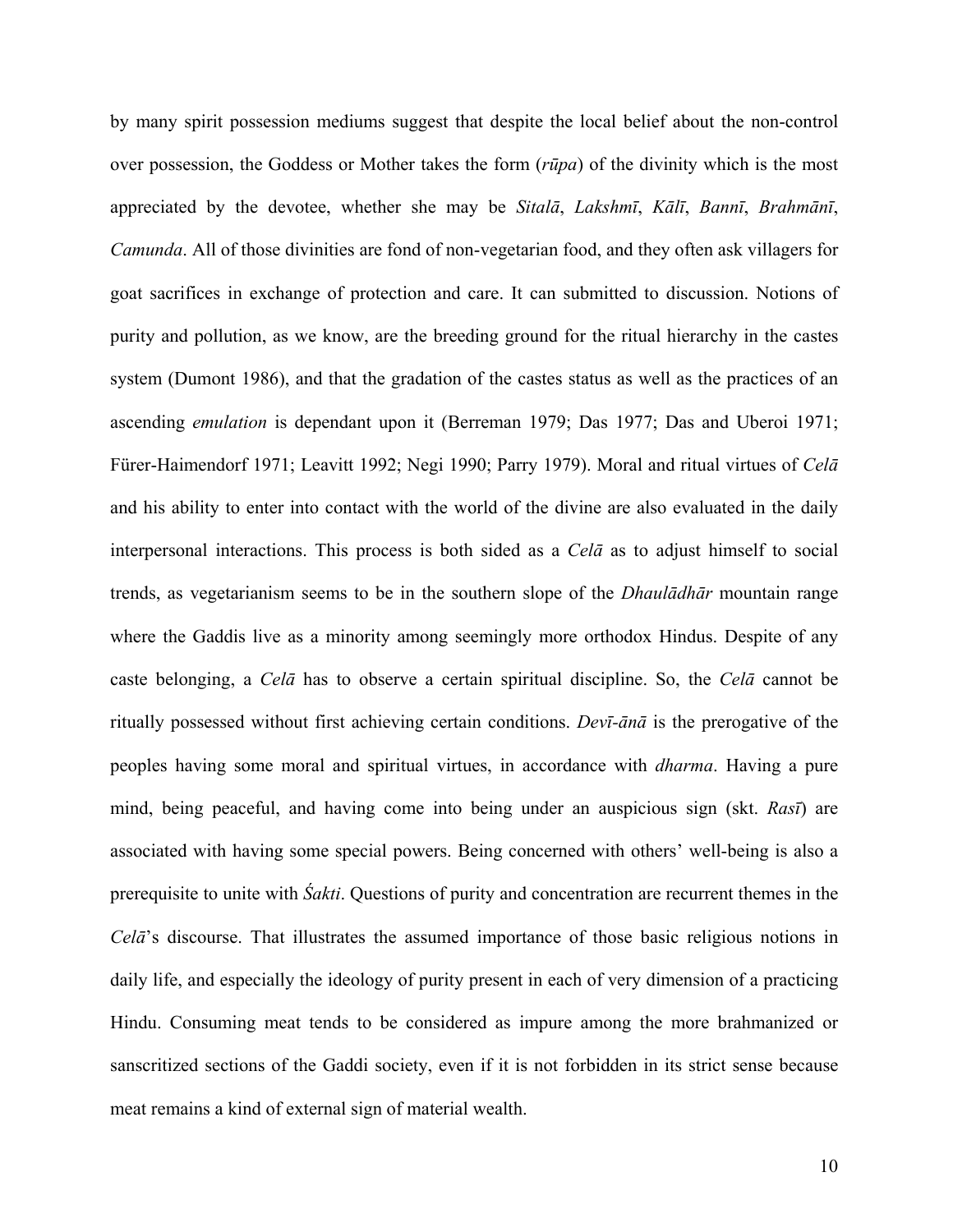### **Discussion**

By getting interested in the personal experience of possession among the Gaddis of *Dhaulādhār*, and after inquiry among more than twenty religious specialists or mediums, and traditional healers and exorcists, I got rich narratives that allowed me to situate the experience of possession at two levels: first, when the possession is seen as a mystical ascent (démarche d'ascension mystique) as Padoux put it (Padoux 1999) and as a spiritual trajectory; second, when the possession is situated with the theory of karma and the idea of personal fault (dosha), impurity (aśudha), and that of the fragility of dharma. Few questions arise: 1) according to the existing ethnographic works, providing a more socio-dynamic interpretation of the possession phenomena, is this possible that social anthropologists have made an excess instrumentalization of the possession experience, depicting him or her as courroie de transmission for the prevalent cultural values, a kind of spokesperson for the daily challenges of the local communities? Can we situate the possession phenomena at the cross-road of collective and individual processes? And in doing so, can we think of mystical ecstasy and of illness-possession as different modalities for the expression of collective uneasiness or discomfort or distress? If so, how to articulate a theory of possession that permits to think the simultaneity of both collective and individual processes, especially when both finalities or *telos* (social regulation vs. personal enlightenment) seems to be quite far from each other? As a fact, the finality which is looked for in possession, and that was made accessible to me through the narratives of spiritual discipline, doesn't perfectly fit with socio-dynamical interpretations. Most of the socio-dynamical analysis of possession phenomena, the state of being possessed (by beneficent or malevolent entities) is to be embedded into a collective trajectory. Put that way, personal trajectories and motivational factors may be neglected or underestimated and call for another frame of analysis to go beyond the implicit axiom in accordance with whose "madness", "trance" or "ecstasy" of a single person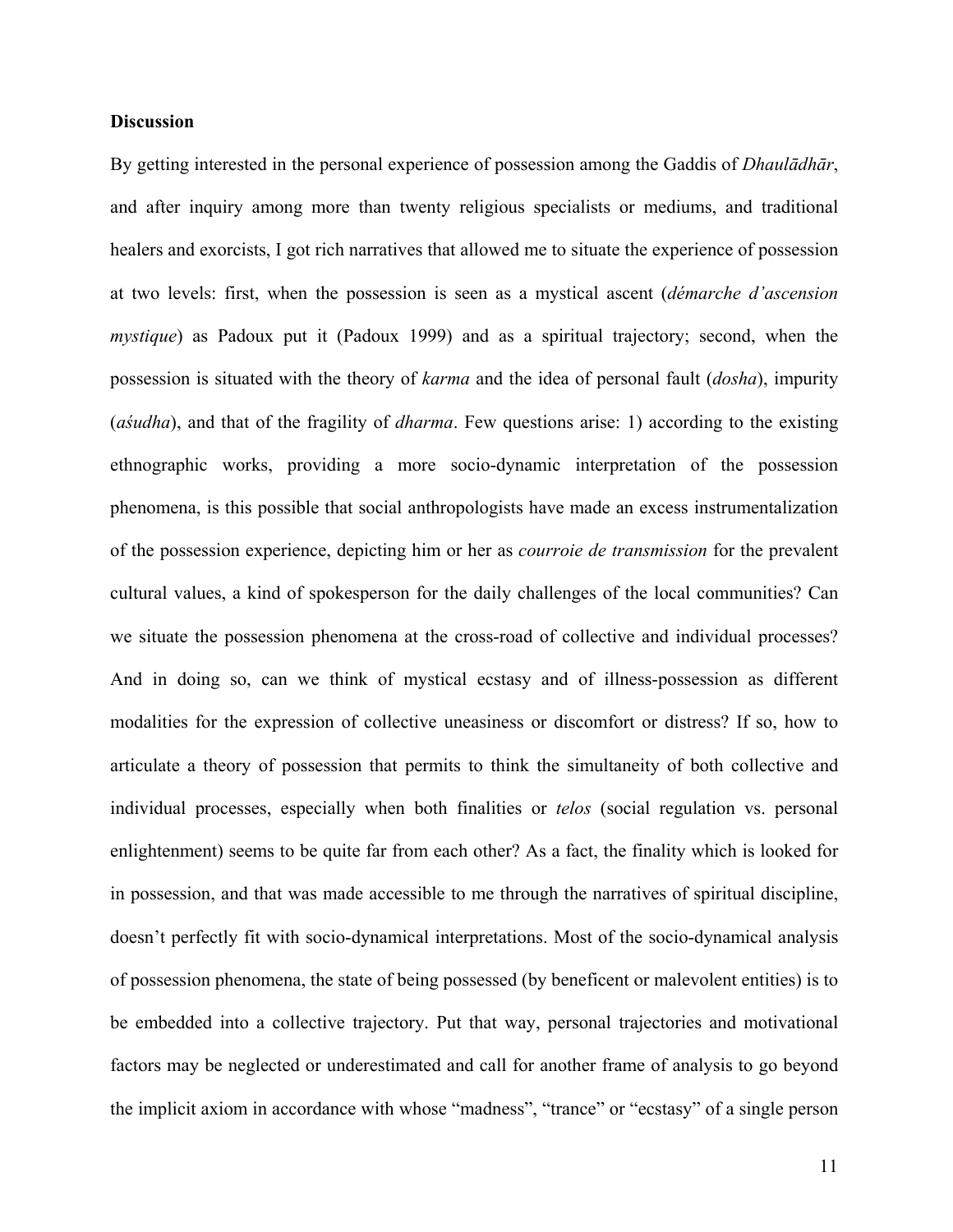is a reflection or metaphorization of the uneasiness of the entire villagers community. If we look back at the Gaddis possession experiences, it suggests being careful and critical when using a socio-dynamical model and it must prevent us to reduce an analysis to one or the other dimension: socio-dynamical or psychological, collective or individual process, cognitive or affective (see figure below for a tridimensional model for understanding the experience of possession)



The different forms of possession that are observable among the Gaddis are embedded in specific ritual contexts; those contexts organize and structure the expression of emotions from which possession is loaded. From manifestations of the most intense adoration to those of personal distress, from rapture, anger, fear of the unknown, fear of material misfortune, jealousy, etc,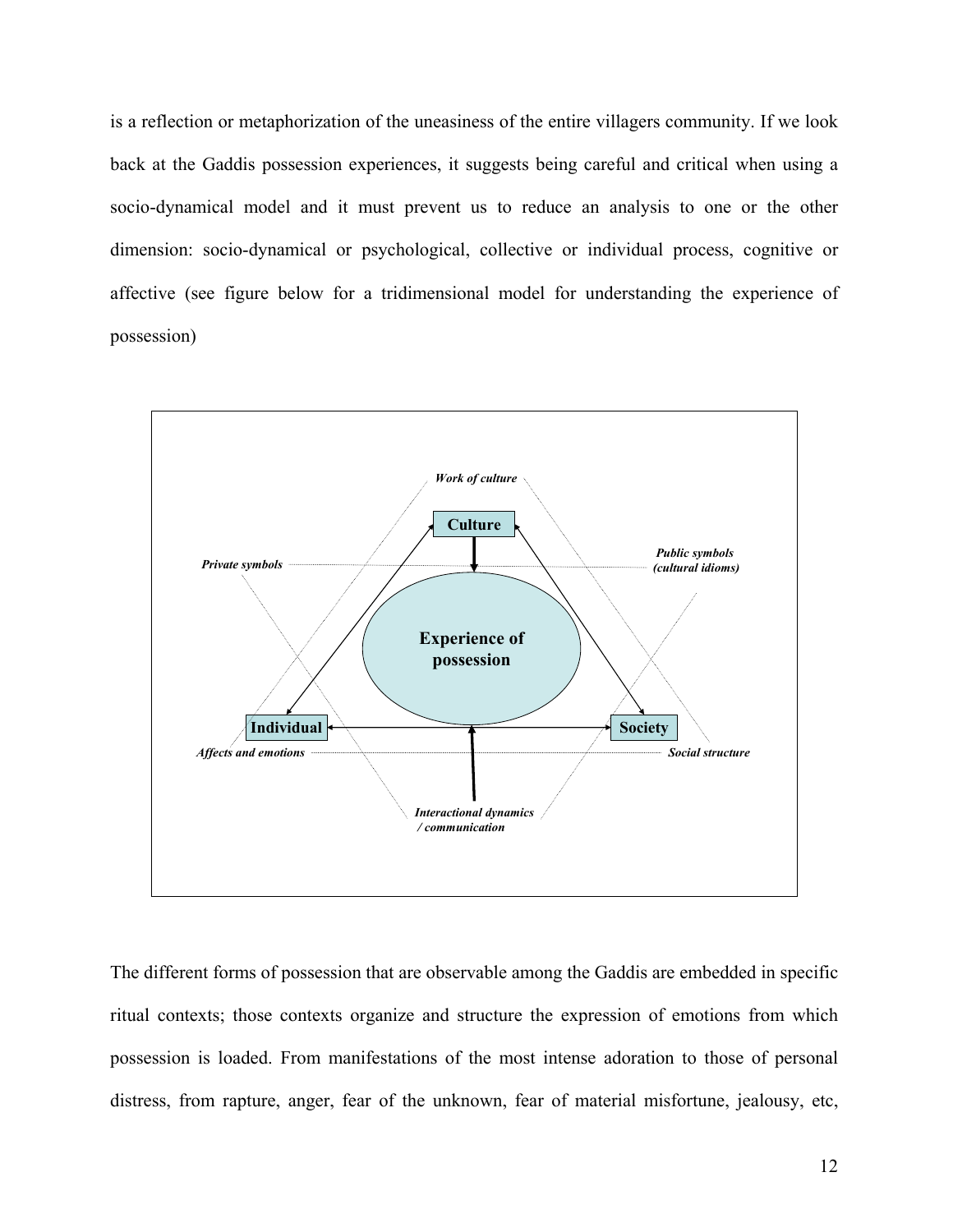possession underlines or emphasizes movements which may be defined as external from inner self, but still shaking up one's own way of being-in-the-world, one's own way of responding to social expectations, and one's own view of the future. And this happens in non reflexive, non conscious manner because the *modus operandi* of the emotions consists in seizing the mind's faculty of reason. Possession is no self-reflexive; it is rather an intuitive and sensorial experience. We saw, by example, that the Cela<sup>'</sup>s spiritual experience is closer to an intuitive process than the theological reasoning that is more typical of Brahmanical exegesis and sacerdotal orientation. Interestingly, their narrative reconstruction of possession experience appears in a more theological reasoning when asked to comment what's the matter in spirit possession. Theological type of answers was not at all expected at the beginning of my fieldwork. It then started to see the gap between formal anthropological theories of possession and personal accounts.

When possessed, they are then driven by something which is external in a phenomenological sense and as suggested by the Latin etymological root of the work *emotion* (e-, from outside; motio, movement) and that seems quite close to the Sanskrit concept of vibhāva, used to translate the word *emotion*, underlying the idea of an *emotional determinant* (Lynch 1990) and also describing emotions in terms of an inductive context that rejoinders the inner movement. What does induce a particular emotion is not always easy to grasp and may even elude from consciousness, echoing a personal history (as also a part of community history), self intimacy, inner psychodynamic conflicts and suffering that drive us in a way or another, making us to think that one would rather not bring them into consciousness at a price of a more intense suffering, unless it is situated into the frame of *katharsis* in Aristotle's assertion. This point brings us back to the theatrical, lyric or poetical dimensions which embrace the possession phenomena (Leavitt 1997). The ritual locates them into a cosmological register and refers to the personal history of

13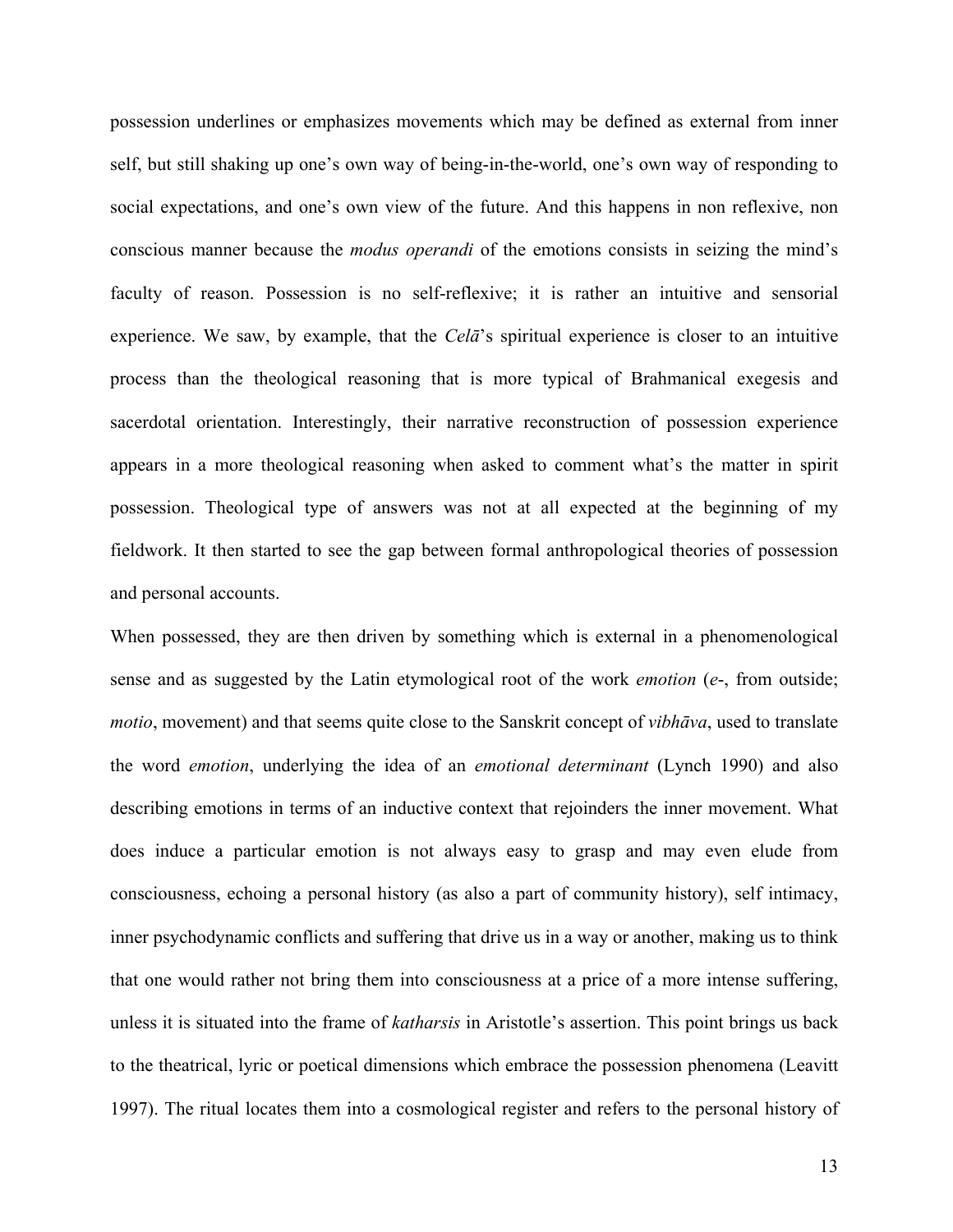the possessed, allowing also for a depersonalization through identification to divine figures (Carrin 1999b). This is particularly obvious in exorcism, but it may be observed in mediumnic possession when devotees construct a narrative around the idea of redefining a sense of self and of an acceptable living, especially when an experience of Devī-ānā and of divine fusion are preceded by an intractable illness, an existential suffering or any kind of alleged "unnatural" misfortune. In Devī-ānā the devotee is not assailed by occult forces; he or she is somehow "depersonalized", but contrary to psychopathological models, this experience is live with serenity and it is even strongly expected and considered as a sign of spiritual achievement. In Hinduism, that kind of "depersonalization" corresponds to the divine fusion and it is the main goal of yogic ascetics: even more, what modern western philosophy calls self or ego is seen as an illusion ( $m\bar{a}y\bar{a}$ ) so that the true realization of spirituality operates through depersonalization. This is what Nabokov underlines in her study of Tamil rituals (Nabokov 2000). In the Gaddi cultural model, such a "depersonalization" is, in fact, experienced as divine fusion or union with universal consciousness whose fundamental element lies upon a withdrawal from perceptual senses, cognition and affects. It is not possession in itself that allows facing one's own life, but rather le trajectory of meaning and of reconstruction of the sense of self, including formal or informal social involvements. The cornerstone of the possession experience is therefore incomprehensible if taken out of such a self-reflective semiotic context which goes much farer than the immediate sensory experience of trance possession.

Presence and relation to the divine is felt and intensely lived in the inner self, in a more intuitive than intellectual manner. It is one reason for which it may always problematic to attempt to transpose an intuitive experience in the terms of a narrative experience. A narrative experience is a narrative reconstruction and it depends upon a reflexive consciousness contrary to an intuitive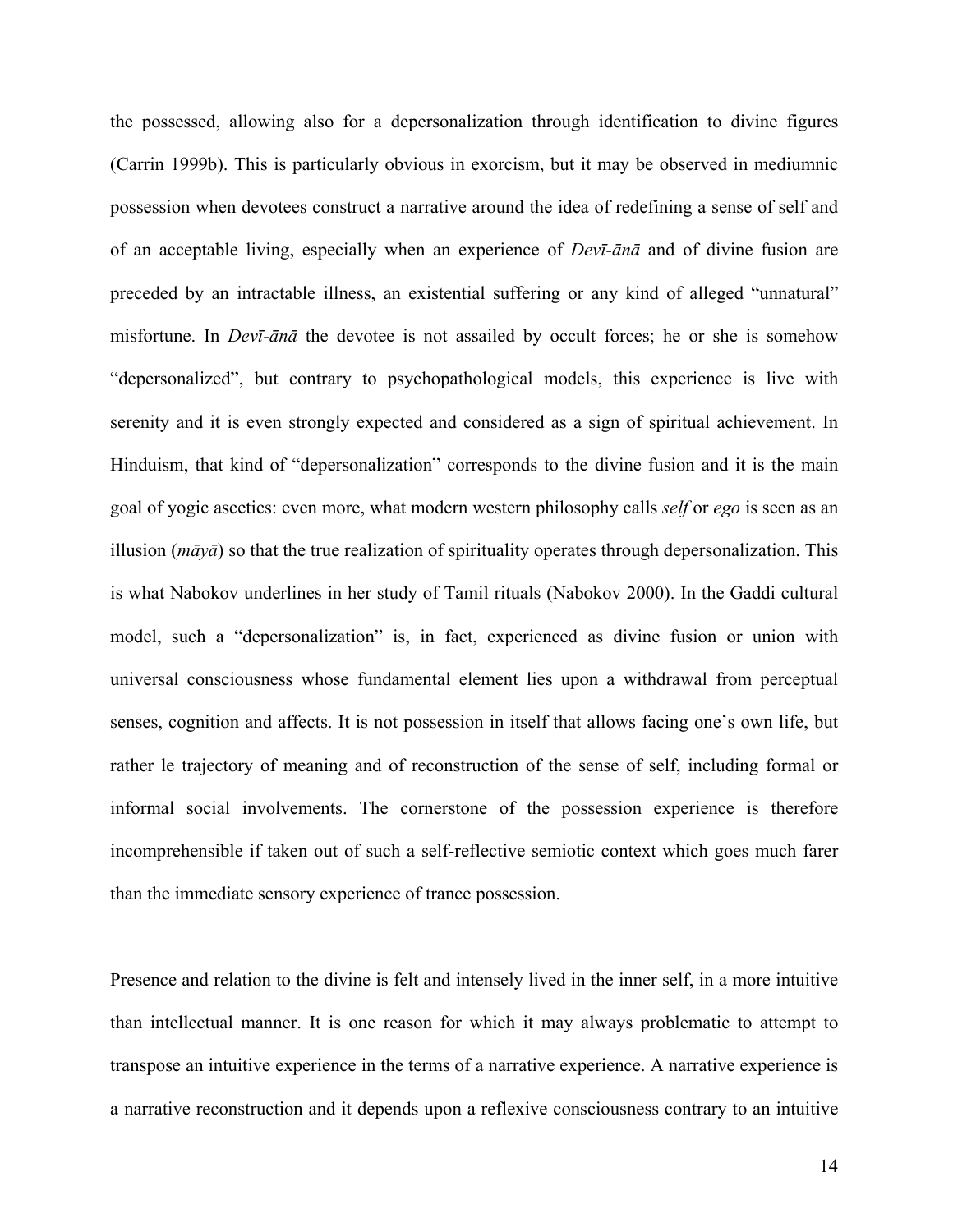experience that is not merely reflective. When a *Cela* discuss about what's going on during possession or when he or she provides a general explanation of the meaning of such a phenomena, they provide a retrospective view of that embodied deity. Mystical experience is constructed in the frame of philosophical, cosmological, and mythological assumptions as if such cultural references were the *passage obligé* through which personal meaning is articulated and performed. Here too, performance is operated by the means of an emotional dynamic. Modified states of consciousness (Crapanzano and Garrison 1977) may be, then, interpreted according to the core concepts of Hinduism. Most of Indian mystics have such elements of transcendence (Almond 1982; Kakar 1982; Padoux 1999).

My last words question the possible sanskritization process at play among the Gaddis. The narrative experience of possession appears to be more embedded into a sanskritic tradition than a local one. But this assertion would suppose that sanskritic practices may not be embedded in local traditions; but if not, where would they take place! The real question is therefore to ask whether tribal areas in India have been or are currently an arena for cross-cultural influences. What was there before hinduization, before Brahmanism, or even before the advent of Aryan migrations and, later on, the rise and fall of the Rajput dynasties and their influence on the Norht Indian cultural processes? Is sanskritization a form of appropriation of legitimating conceptual and aesthetical forms to revive, update, or give ancient, tribal and non-orthodox cults a place into the Great Tradition of Hinduism? Or is it a way to open up possession and ecstatic cults to mainstream Hinduism? This question seems to me particularly relevant in the Indian context of nation building and cultural unification based on religious standardization. An illustration of this phenomenon is perhaps to be found in the so-called national-hinduism. Regarding the Gaddis, sanskritization of the discourse on religion has never been addressed because other historical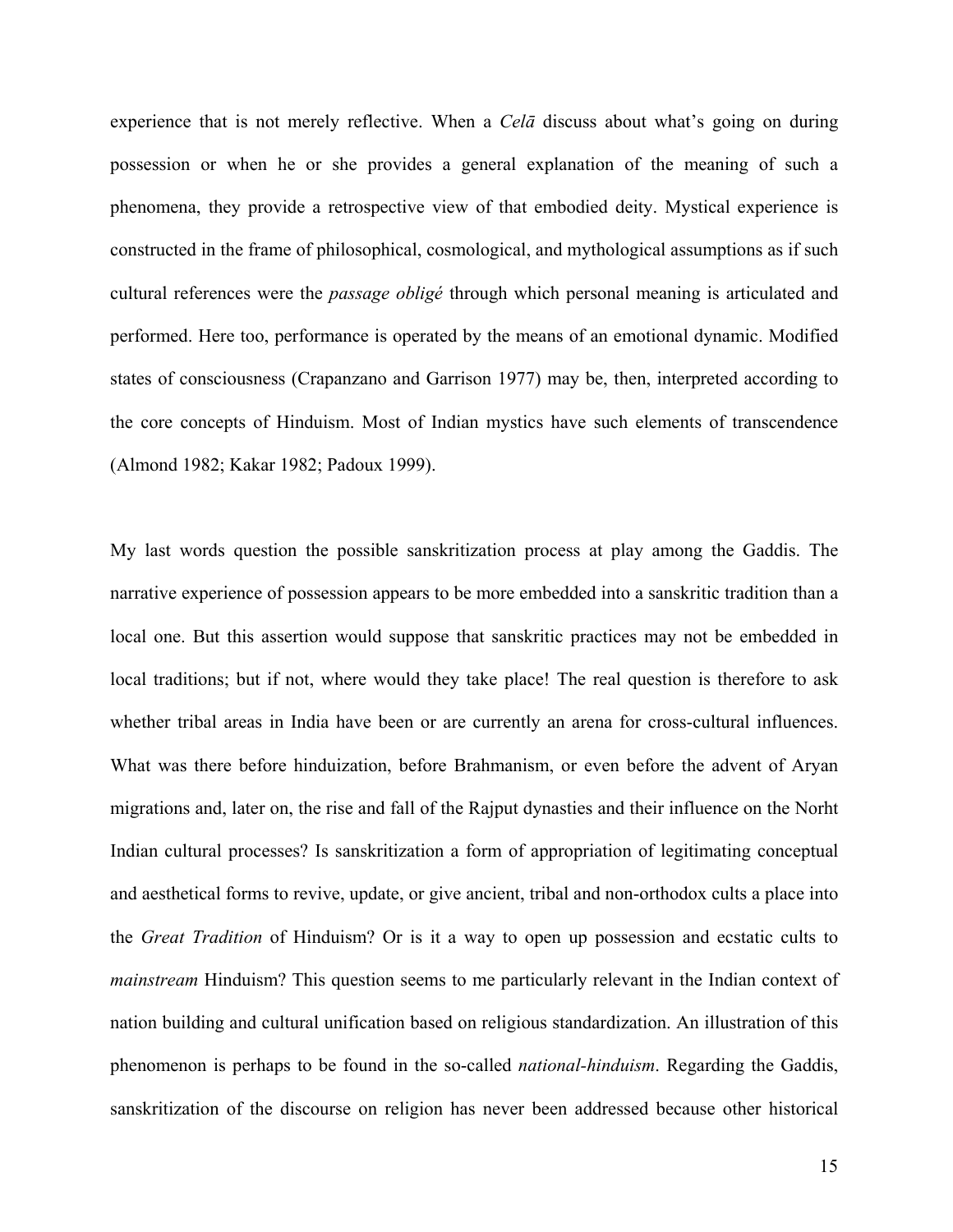forces were identified such as *rajputization* (Newell 1987) and *tribalization* (Bhatt 1978) where caste structure and caste identity evolve into a "tribal" or into a common ethno-cultural consciousness with very specific political aims. Many factors influence the display of rituals, and not a single dimension may pretend to exhaust the interpretation of the phenomena. This paper is an attempt to present a transversal interpretation of the possession phenomena and to disclose some aspects of its complexity and the powerful symbolism of human communication in general. Possession rituals channel personal emotions for the appeasement of pain, anxiety, ontological uncertainty inhabiting collective imaginaries and individual consciousnesses. Possession arises as if it could fill hermeneutical dissatisfactions among villagers when confronted to the meaning they have to give to daily life events, especially when those events appear as chaotic, disorganized, and meaningless. In a troubled social situation, the possessed person remains a sensible and empathetic individual who plays, probably unconsciously, his own solitude in the arena of his presence to the world. The social status he or she may acquire may be also a kind of overjoyed absence transposed into a celestial universe which also provides a better catch on his or her own terrestrial universe.

#### References

Almond, P. C.

 1982 Mystical Experience and Religious Doctrine: An Investigation of the Study of Mysticism in World Religions. Berlin (Germany) / New York (USA): Mouton. Arthur, Kleinman, Das Veena, and Lock Margaret 2002 Remaking a World: Violence, Social Suffering, & Recovery. In Remaking a

World: Violence, Social Suffering, & Recovery.

Assayag, J., Jackie Assayag, and Gilles Tarabout

 1999 La fabrique de la possession : Sens et agir. La possession en Asie du Sud : Parole, corps, territoire [Possession in South Asia: Speech, body, territory] (21):421- 447.

Berreman, G. D.

 1979 Hindus of the Himalayas. Berkeley, CA (USA): University of California Press. Berti, Daniela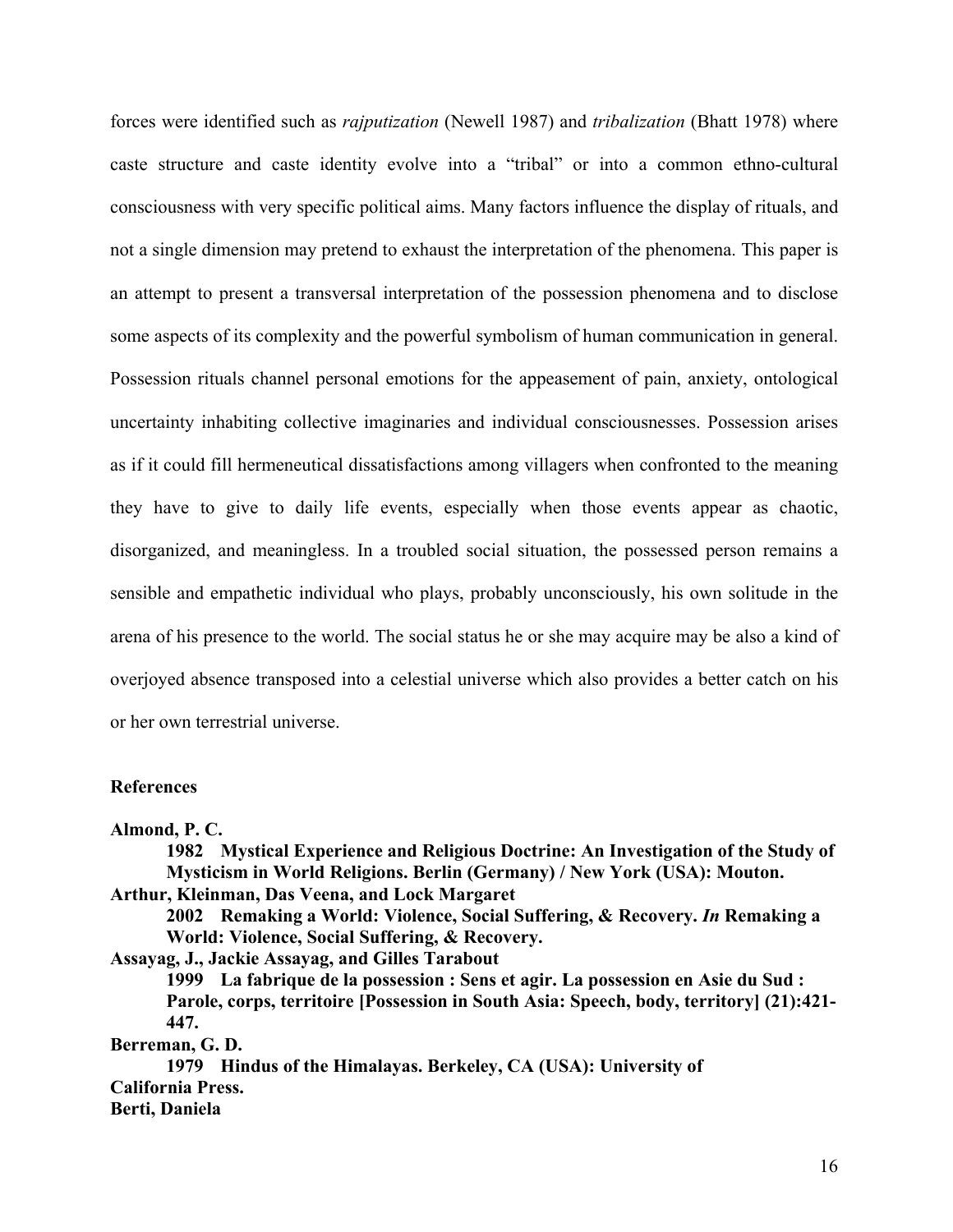1999 Un dieu maître-chanteur : La résolution d'un conflit villageois dans la vallée de Kullu (Himachal Pradesh). In La possession en Asie du Sud : Parole, corps, territoire. J. Assayag and G. Tarabout, eds. Pp. 61-97. Paris (France): Éditions de l'École des Hautes Études en Sciences Sociales.

—

 2001 La parole des dieux. Rituels de possession en Himalaya indien. Paris (France): CNRS.

### Bhasin, Veena

 1988 Himalayan Ecology, Transhumance and Social Organisation. The Gaddis of Himachal Pradesh. Delhi (India) . Kamla-Raj Enterprises. Bhatt, G. S.

 1978 From Caste Structure to Tribe : the Case of Jaunsar-Bawar. Eastern Anthropologist 31(3):251-258.

Bhattacharya, N. N.

 1999 History of the Tantric Religion. Delhi (India): Manohar. Bourguignon, Erika

 1976 Possession. San Francisco (CA): Chandler & Sharp Publishers. Carrin, Marine

 1999a Les multiples bouches de vérité : La possession des médiums au Karnataka. In La possession en Asie du Sud : Parole, corps, territoire. J. Assayag and G. Tarabout, eds. Pp. 383-419. Paris (France): Éditions de l'E.H.E.S.S.

—

 1999b Reasserting Identity Through Suffering : Healing Rituals in Bengal and Karnataka. In Managing Distress. Possession and Therapeutic Cults in South Asia. M. Carrin, ed. Pp. 90-115. New Delhi (India): Manohar Publishers.

# Castillo, R. J.

 1994 Spirit possession in South Asia, dissociation or hysteria? Part 2: Case histories. Culture, Medicine & Psychiatry 18(2):141-62.

# Chowhan, B. D.

1952 Ceremonial Life Among the Gaddi People of Bharmour,

Chamba State, Himachal Pradesh. Man in India 32(1):23-34.

Côté, Daniel

 2007 Les rites de possession chez les Gaddis du Dhauladhar (Himachal, Inde): spiritualité, guérison, société. Ph. D. thesis, Department of Anthropology, , Université de Montréal (Québec, Canada).

Crapanzano, Vincent, and Vivian Garrison

1977 Case studies in spirit possession. New York (USA): Wiley.

Das, V.

 1977 Structure and Cognition: Aspects of Hindu Caste and Ritual. New Dehli (India): Oxford University Press.

Das, V., and J. S. Uberoi

1971 The Elementary Structure of Caste. Contributions

to Indian Sociology 5:33-43.

Diserens, Hélène

 1995 Images et symboles des déesses de la haute vallée du Kullu. Bulletin d'études indiennes (13-14):91-115.

Dumont, L.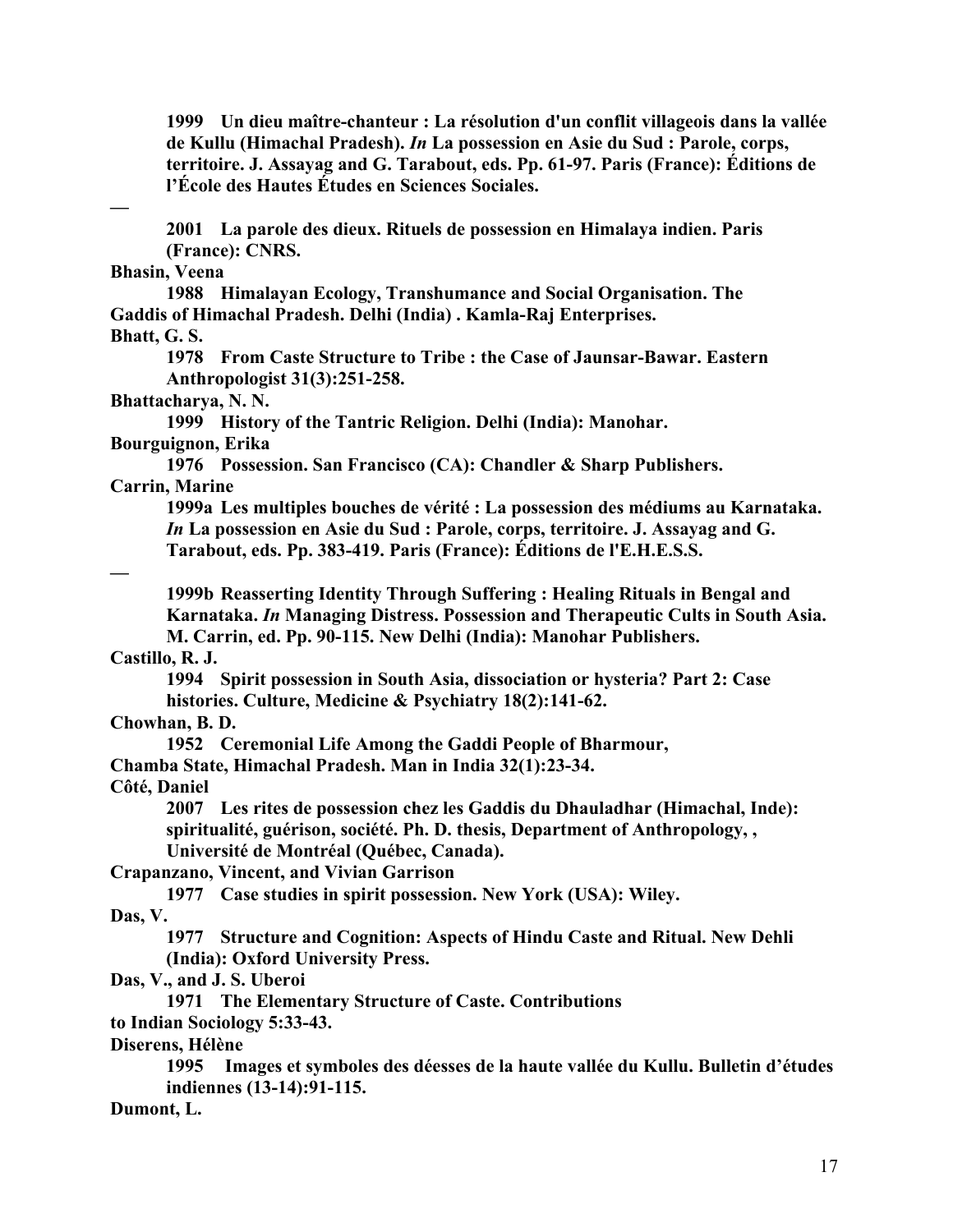1986 Homo Hierarchicus. Essai sur le système des castes. Paris (France): Gallimard.

Freeman, R., Jackie Assayag, and Gilles Tarabout

 1999 Dynamics of the person in the worship and sorcery of Malabar. La possession en Asie du Sud : Parole, corps, territoire [Possession in South Asia: Speech, body, territory] (21):149-181.

Fürer-Haimendorf, C. von

 1971 Tribes and Hindu Society. Contributions to Indian Sociology 5:24-27. Gaborieau, Marc

1975 La transe rituelle dans l'Himalaya central : folie, avatar,

médiation. Purusartha 2:147-172.

Halliburton, Murphy

 2005 "Just some spirits": the erosion of spirit possession and the rise of "tension" in South India. Medical Anthropology 24(2):111-44.

Harper, E. B., 1963

1963 Spirit Possession and Social Structure. In Anthropology on the March. B. Ratnam, ed. Pp. 165-197. Madras (Tamil Nadu, India): The Book Center.

# Heusch, Lud de

 1971 Possession et chamanisme. In Pourquoi l'épouser. L.d. Heusch, ed. Pp. 226- 244. Paris (France): Gallimard.

Jones, R. L.

 1976 Spirit Possession in Nepal. In Spirit Possession in the Nepal Himalaya. J.T. Hitchcock and R.L. Jones, eds. Pp. 1-11. Warminster (UK): Aris and Phillips.

Juillerat, B.

 2001 Penser l'imaginaire; Essais d'anthropologie psychanalytique. Lausanne (Switzerland)

# Payot.

# Kakar, Sudhir

 1978 The inner world : a psycho-analytic study of childhood and society in India. New Dehli (India): Oxford University Press.

—

 1982 Shamans, mystics, and doctors: a psychological inquiry into India and its healing traditions. New York (USA): Knopf.

Kleinman, Arthur

 1988 Rethinking Psychiatry: From Cultural Category to Cultural Experience. New York (USA): The Free Press.

# Leavitt, John

 1985 The Language of the Gods. Discourse and Experience in a Central Himalayan Ritual, Volum I-II. Ph. D. thesis, Department of Anthropology,, University of Chicago.

—

—

—

 1992 Cultural Holism in the Anthropology of South Asia : The Challenge of Regional Traditions. Contributions to Indian Sociology 26(1):3-49.

 1996 Meaning and Feeling in the Anthropology of Emotions. American Ethnologist 23(3):514-539.

18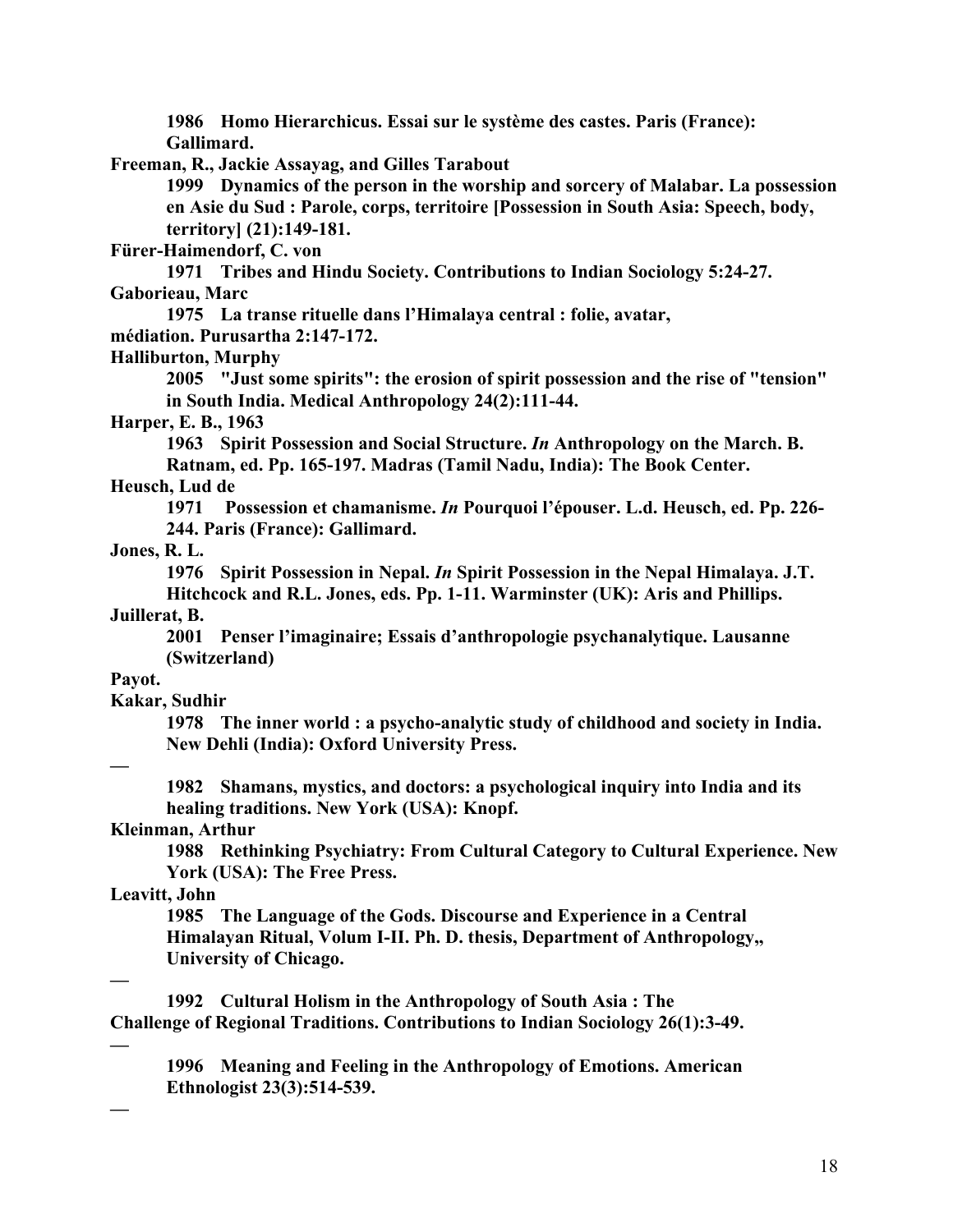1997 Poetics, Prophetics, Inspiration. In Poetry and Prophecy: the Anthropology of Inspiration. J. Leavitt, ed. Pp. 1-60. Chicago, Illinois (USA): University of Michigan Press.

#### Lewis, Ioan M.

 1971 Ecstatic religion : a study of shamanism and spirit possession. London ; New York: Routledge.

# Lynch, M. O.

 1990 Divine Passions. The Social Construction of Emotions in India. New Delhi (India): Oxford University Press.

# Marriott, McKim

 1976 Interpreting Indian Society : A Monistic Alternative to Dumont's Dualism. Journal of Asian Studies 36:189-195.

Mayaram, S., Jackie Assayag, and Gilles Tarabout

 1999 Spirit possession : Reframing discourses of the self and other. La possession en Asie du Sud : Parole, corps, territoire [Possession in South Asia: Speech, body, territory] (21):101-131.

# McGregor, R. S.

 2006 Samadhi. In Oxford Hindi-English Dictionary. Pp. 986. Oxford (UK): Oxford University Press.

#### Mishra, K.

 1999 Kashmir Śaivism. The Central Philosohpy of Tantrism. Delhi (India): Sri Satguru Publications.

#### Nabokov, Isabelle

 2000 Religion against the Self. An Ethnography of Tamil Rituals. New York (USA): Oxford University Press.

### Negi, D. B.

 1990 Jajmani Relations in Tribal World : A Study of Kinnaura Tribes. Man in India 70(2):131-143.

### Newell, W. H.

 1955 Goshan : A Gaddi Village in the Himalayas. In India's Village. M.N. Srinivas, ed. Pp. 51-71. Calcutta (India): West Bengal Government Press.

### —

1987 The Gaddis of the Upper Ravi as an Exemple of a

Traditionnal Hindu Kingdom. In The Himalayan Heritage. M.K. Raha, ed. Pp. 321-328. New Delhi (India): Gian Publishing House.

# Obeyesekere, Gananath

 1981 Medusa's hair : an essay on personal symbols and religious experience. Chicago: University of Chicago Press.

### —

 1990 The work of culture : symbolic transformation in psychoanalysis and anthropology. Chicago: University of Chicago Press.

# Padoux, A.

 1999 Transe, possession ou absorption mystique? L'Avesa selon quelques textes tantriques cachemiriens. In La possession en Asie du Sud: Parole, corps, territoire. J. Assayag and G. Tarabout, eds. Pp. 133-147, Vol. 21. Paris (France): Éditions de l'E.H.E.S.S.

#### Parry, J.